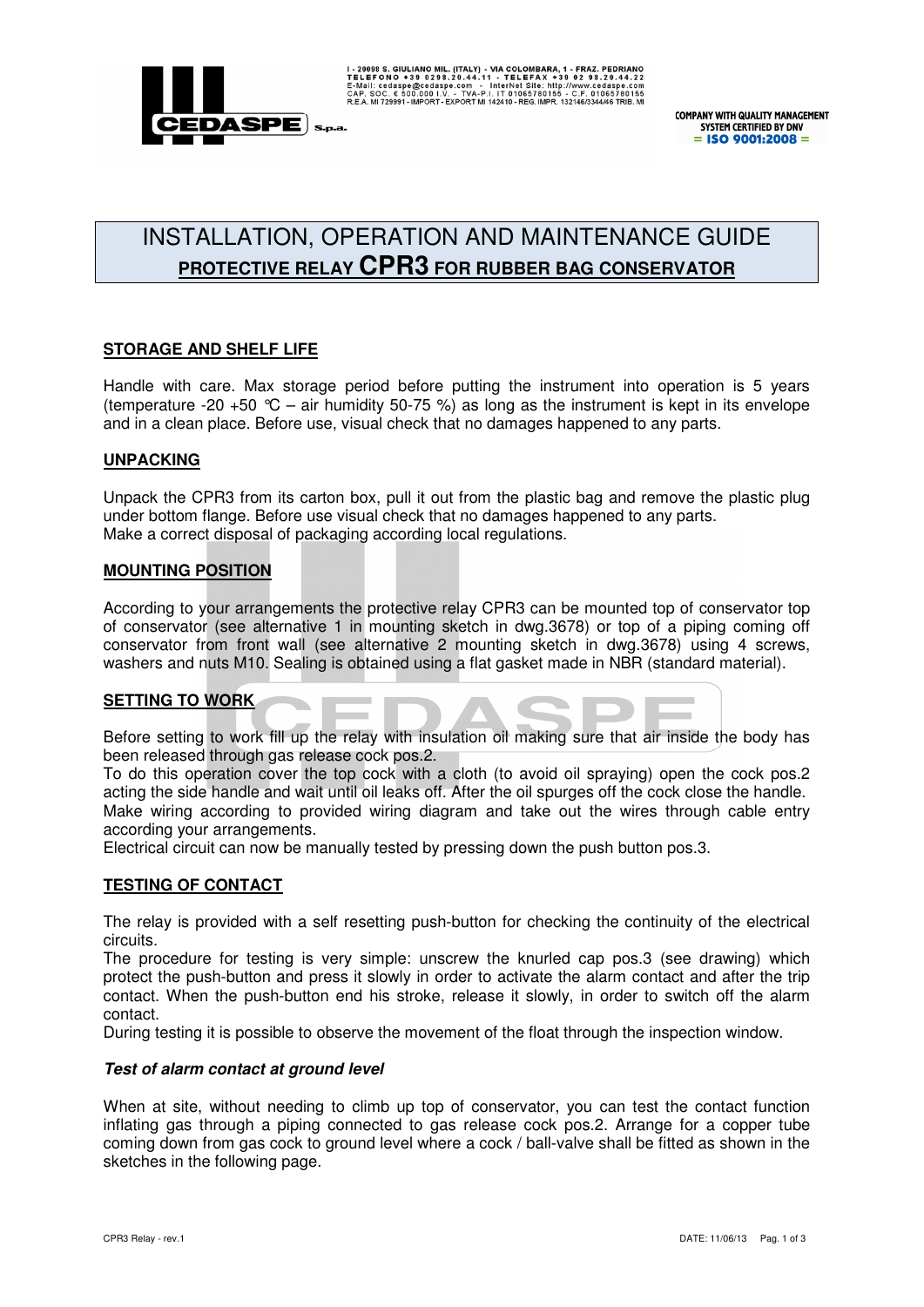

I-20098 S. GIULIANO MIL. (ITALY) - VIA COLOMBARA, 1 - FRAZ. PEDRIANO TELEFONO +39 0298.20.44.11 - TELEFAX +39 0298.20.44.22<br>E-Mail: cedaspe@cedaspe.com - InterNet Site: http://www.cedaspe.com<br>CAP. SOC. € 500.000 I.V. - TV

**COMPANY WITH QUALITY MANAGEMENT<br>SYSTEM CERTIFIED BY DNV<br>= ISO 9001:2008 =** 

# **Arrangements to take the tube to ground level**

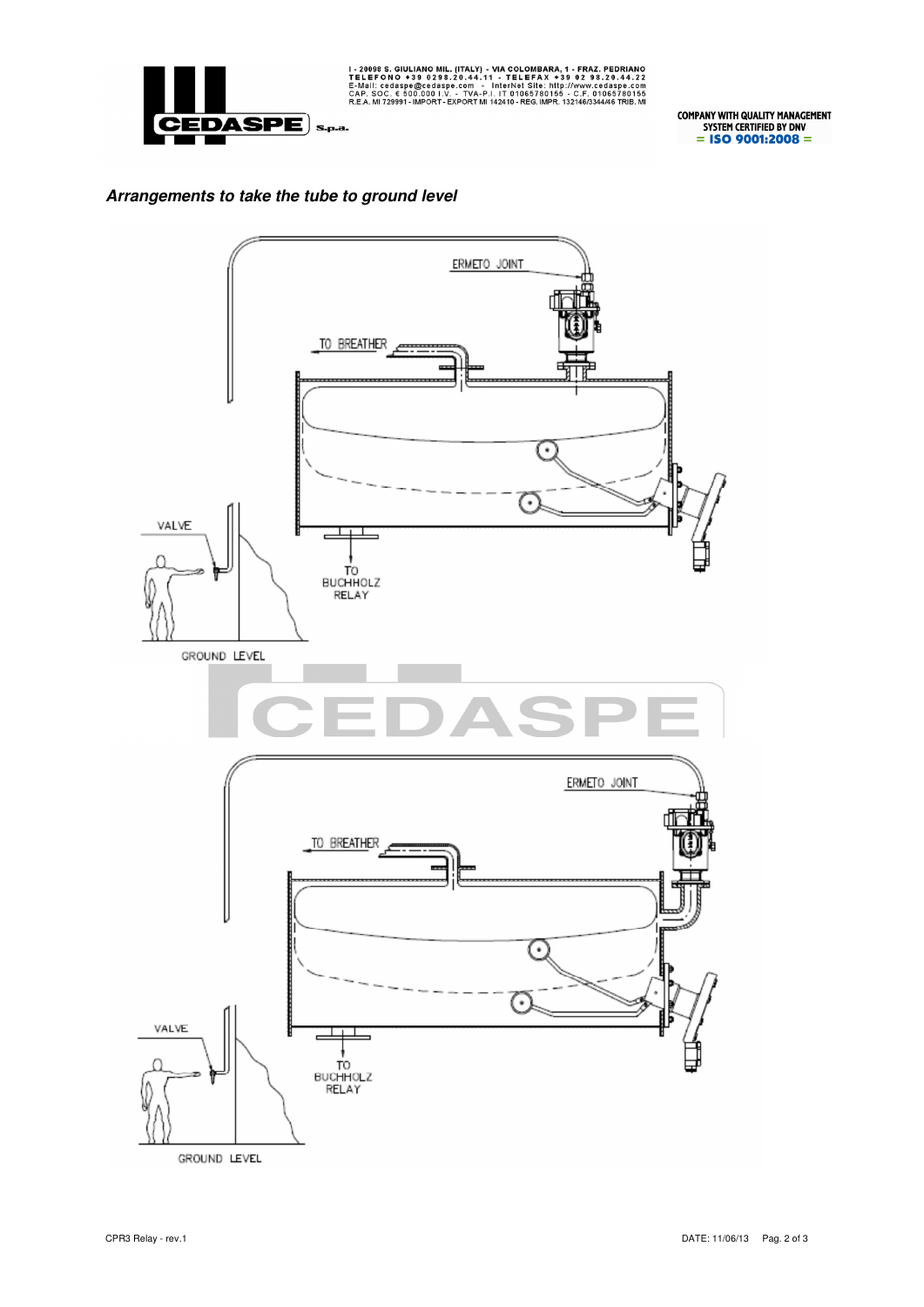

**COMPANY WITH QUALITY MANAGEMENT** SYSTEM CERTIFIED BY DNV  $=$  ISO 9001:2008  $=$ 

Testing steps (view also the manual of testing kit for correctly setting up the device):

- 1. Connect the testing device to cock / ball-valve located at ground level
- 2. Open the cock / ball-valve
- 3. Open clock-wise the grey handle to release the gas into the tubing and await until the alarm contact operates
- 4. Close the cock / ball-valve and remove the testing device
- 5. **IMPORTANT:** At the end of the test release the gas inside the CPR3 to reset the contact. To do this operation cover the cock / ball-valve at ground with a cloth (to avoid oil spraying) open it acting the side handle awaiting until oil leaks off. After the oil spurges off the cock / ball-valve close the handle.

#### **MAINTENANCE**

The protective relay CPR3 does not need periodic maintenance; however it is suggested to check on a regular basis the contact operation and the free movement of float; this test can be easily made by pushing down the test button pos.3.

#### **DISPOSAL**

Disposal of all parts shall be made according to local environmental and waste management regulations.



./. attachment drawing no.3678